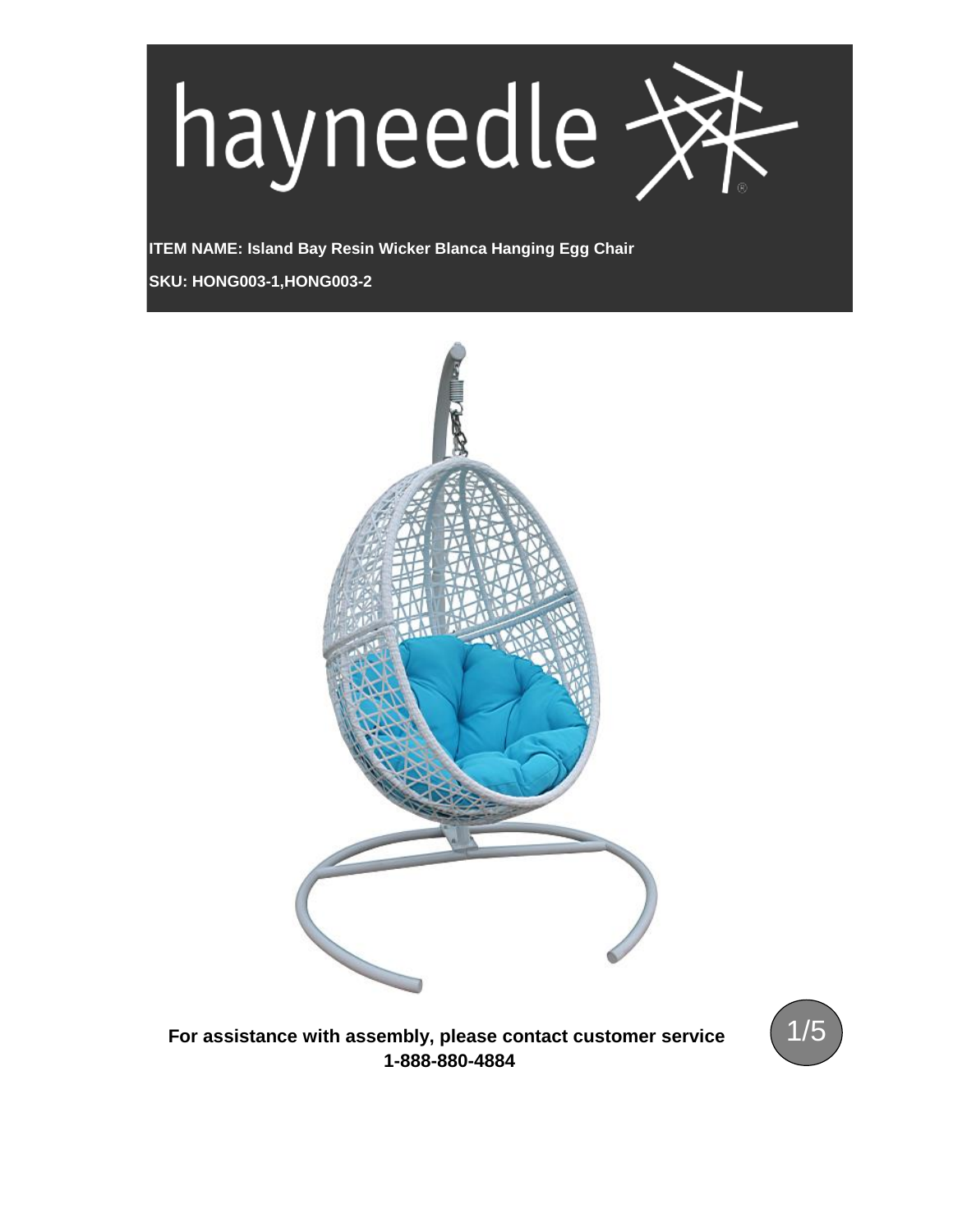## **PRE-ASSEMBLY PREPARATION:**

DO NOT LET CHILDREN PLAY IN OR AROUND THE UNIT DUE TO THE POSSIBLE RISK OF FINGER ENTRAPMENT.

• Please read through the instructions before beginning assembly.

- Two adults are recommended for assembly.
- Clear out the space for assembly and lay out all of the parts based on the Parts List, extra room will allow you to easily determine if all the pieces are present.

• Save all packing materials until assembly is complete to avoid accidentally discarding smaller parts or hardware.

• Keep small parts and pieces away from children until fully assembled.

• Ensure that all bolts are securely tightened before use. It is recommended that you re-check all nuts and bolts occasionally and re-tighten as necessary.

• Do not swing in the chair beyond the parameter of the base as doing so may result in the chair tipping over and could result in injury.

- Use on even surfaces only.
- Improper use of this product or failure to use as directed may result in injury.

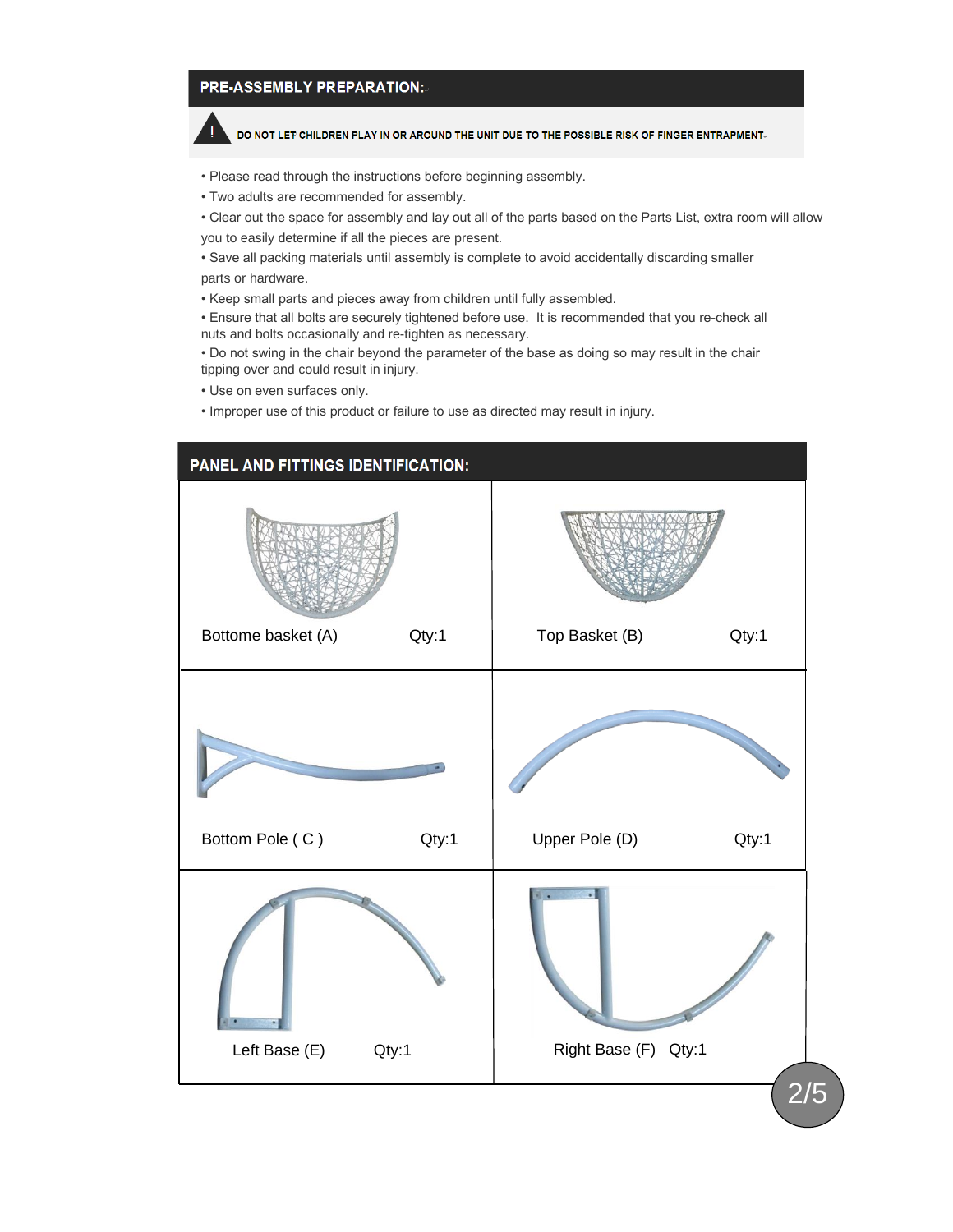| <b>HARDWARE LIST:</b>                                    |                         |                                                                               |                               |                      |                       |                      |
|----------------------------------------------------------|-------------------------|-------------------------------------------------------------------------------|-------------------------------|----------------------|-----------------------|----------------------|
| Short Allen Bolt (G) Qty: 6                              |                         | <b>TARALIA ALALA ALALA ALALA ALALA MUULUU</b><br>Long Allen Bolt (H)<br>Qty:2 |                               | Cup Nut (I)<br>Qty:6 |                       | Cup Nut (U)<br>Qty:2 |
| Small Allen wrench<br>Long Bolt (J) Qty: 4<br>(V) Qty: 1 |                         |                                                                               | Small<br>Washer (K)<br>Qty: 8 |                      | Nut $(L)$<br>Qty:4    |                      |
| Big Allen wrench<br>(M) Qty: 1                           | Big Wrench (N)<br>Qty:1 |                                                                               | Small Wrench (O)<br>Qty:1     |                      | Bit Washer (T) Qty:12 |                      |
| $\lambda$ 0<br>Chain (P)<br>Qty:1                        | Spring (Q) Qty:1        |                                                                               | Hanging $Rod(R) Qty:1$        |                      | Connector (S) Qty:1   |                      |

## STEP-BY-STEP ASSEMBLY:

1

Step 1: Attach panel E to panel F using two bolts G, four bit washers T and two cup nuts I. Tighten with allen wrench M and big wrench N. (Note: bit Washer T should be placed at the head of bolt G)



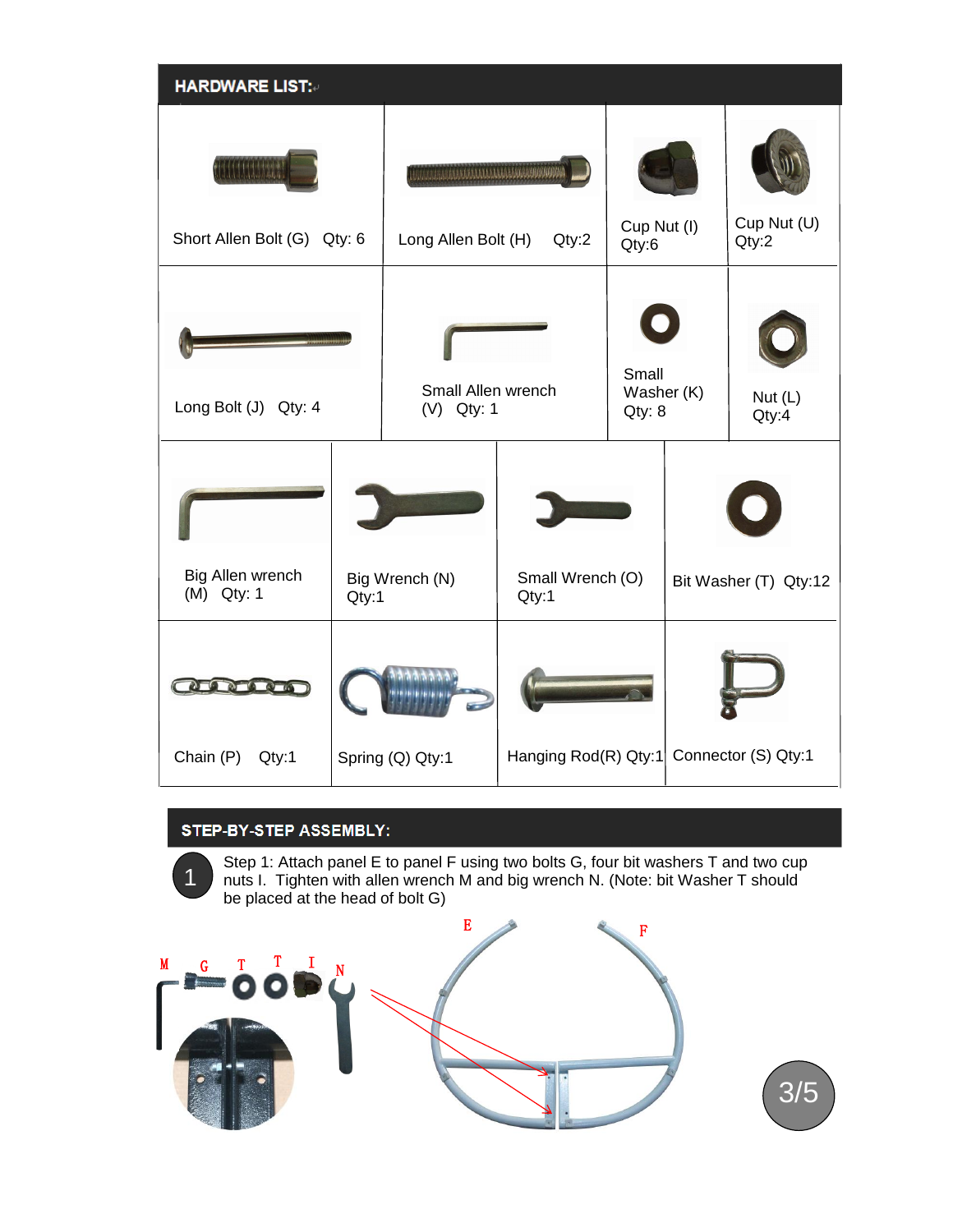Step 2: Turn the assembled base right side up. Attach panel C to the base with four bolts G, eight bit washers T and four cup nuts I. Tighten with allen wrench M and big wrench N.(Note: Washer T should be placed at the head of bolt G, with cup nut I on the surface side)





2

Step 3: Attach panel D onto the panel C using two bolt H and two cup nut U Tighten with allen wrench M and big wrench N. (Note: there are two big hole and two small holes on each side of panel D, bolt H should goes in from big holes and out from small holes)



4

Step 4: Attach panel A and panel B with four bolts J, eight washers K and four nuts L. Tighten both bolts K and nuts L with allen wrench V and wrench O. (NOTE: For each hole, place one washer K onto bolt J. Then, put bolt J through baskets A and B. Place additional washer K and nut L onto the end of bolt J)